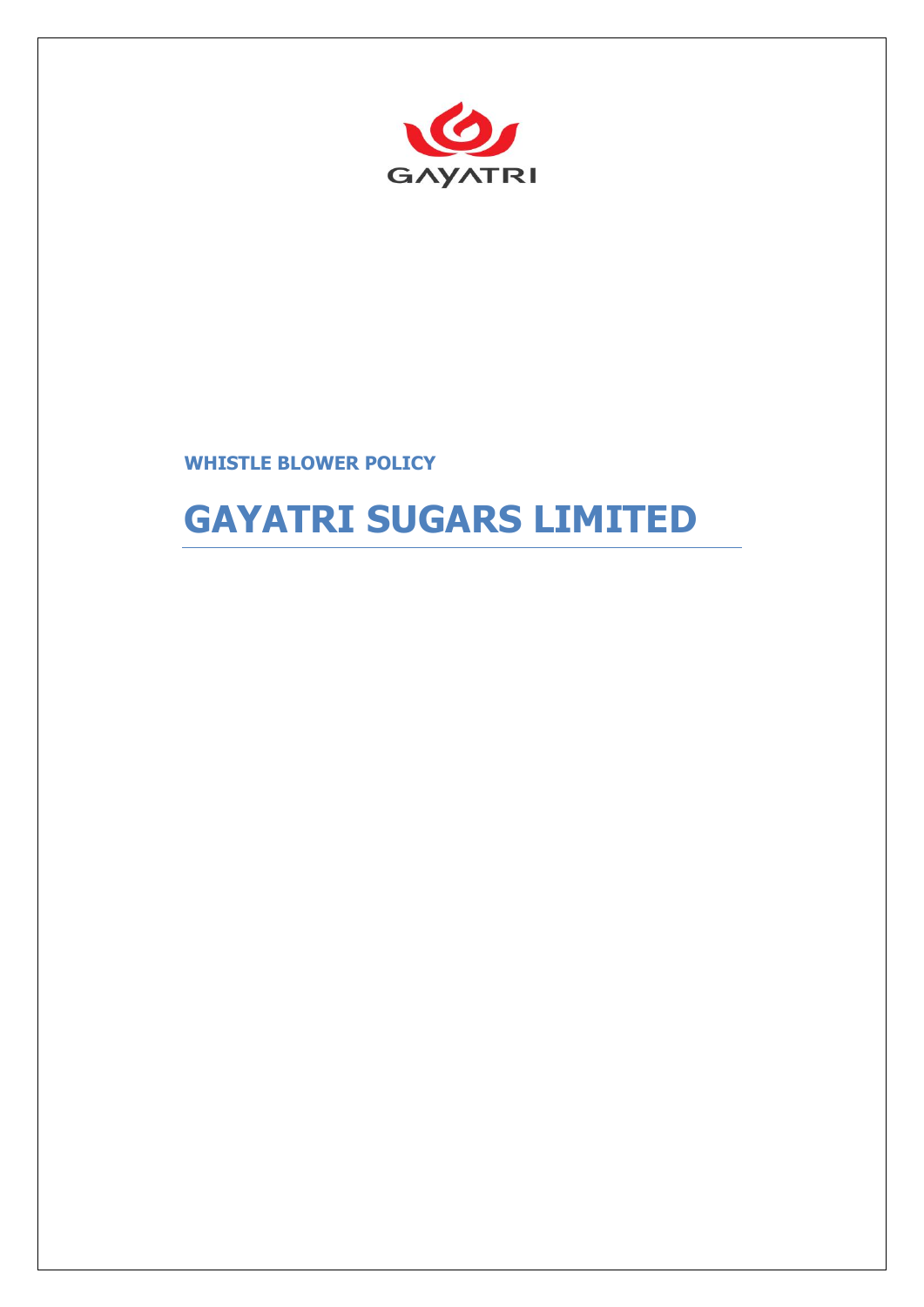

## **WHISTLE BLOWER POLICY**

## **1. Preface**

- 1.1. The Company believes in the conduct of the affairs of its constituents in a fair and transparent manner by adopting highest standards of professionalism, honesty, integrity and ethical behaviour.
- 1.2. The Company is committed to developing a culture where it is safe for all employees to raise concerns about any poor or unacceptable practice and any event of misconduct.
- 1.3. Section 177 (9) of the Companies Act, 2013 and SEBI (Listing Obligations and Disclosure Requirements) Regulations, 2015, provides, a mandatory requirement, for all listed companies to establish a mechanism called "Vigil mechanism/Whistle Blower Policy" for employees to report to the management instances of unethical behaviour, actual or suspected fraud or violation of the Company's code of conduct or ethics policy.
- 1.4. The purpose of this policy is to provide a framework to promote responsible and secure whistle blowing. It protects employees wishing to raise a concern about serious irregularities within the Company.
- 1.5. The policy neither releases employees from their duty of confidentiality in the course of their work, nor is it a route for taking up a grievance about a personal situation.

## **2. Policy**

- 2.1. This Policy is for the Employees as defined hereinafter.
- 2.2. The Policy has been drawn up so that Employees can be confident about raising a concern. The areas of concern covered by this Policy are summarized in paragraph 5.

## **3. Definitions**

- 3.1. "Disciplinary Action" means any action that can be taken on the completion of / during the investigation proceedings including but not limiting to a warning, imposition of fine, suspension from official duties or any such action as is deemed to be fit considering the gravity of the matter.
- 3.2. "Employee" means every employee of the Company (whether working in India or abroad) including Japanese expatriates stationed in India.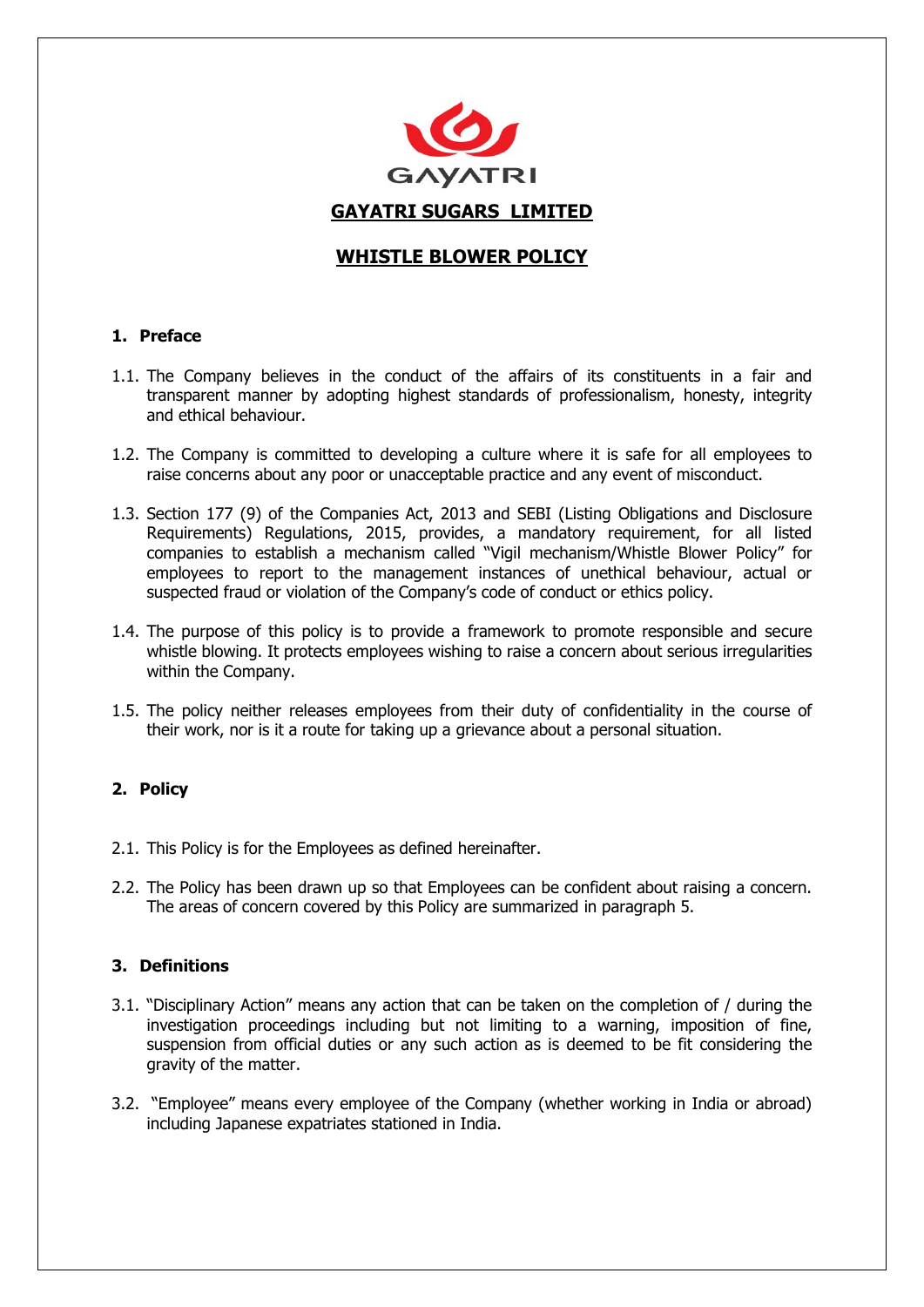

- 3.3. "Protected Disclosure" means a concern raised by a written communication made in good faith that discloses or demonstrates information that may evidence unethical or improper activity.
- 3.4. "Subject" means a person against or in relation to whom a Protected Disclosure is made or evidence gathered during the course of an investigation.
- 3.5. "Whistle Blower" is someone who makes a Protected Disclosure under this Policy.
- 3.6. "Whistle Officer" or "Committee" means an officer or Committee of persons who is nominated/appointed to conduct detailed investigation.
- 3.7. "Ombudsperson" will be a Non Executive Director for the purpose of receiving all complaints under this Policy and ensuring appropriate action. In the first instance, the Board shall appoint this Ombudsperson. The Board of Directors shall have the authority to change the Ombudsperson from time to time.

## **4. The Guiding Principles**

4.1. To ensure that this Policy is adhered to, and to assure that the concern will be acted upon seriously, the Company will:

4.1.1 Ensure that the Whistle Blower and/or the person processing the Protected Disclosure is not victimized for doing so;

4.1.2 Treat victimization as a serious matter including initiating disciplinary action on such person/(s);

4.1.3 Ensure complete confidentiality.

4.1.4 Not attempt to conceal evidence of the Protected Disclosure;

4.1.5 Take disciplinary action, if any one destroys or conceals evidence of the Protected Disclosure made/to be made;

4.1.6 Provide an opportunity of being heard to the persons involved especially to the Subject;

## **5. Coverage of Policy**

- 5.1. The Policy covers malpractices and events which have taken place/ suspected to take place involving:
	- 1. Abuse of authority
	- 2. Breach of contract
	- 3. Negligence causing substantial and specific danger to public health and safety
	- 4. Manipulation of company data/records
	- 5. Financial irregularities, including fraud, or suspected fraud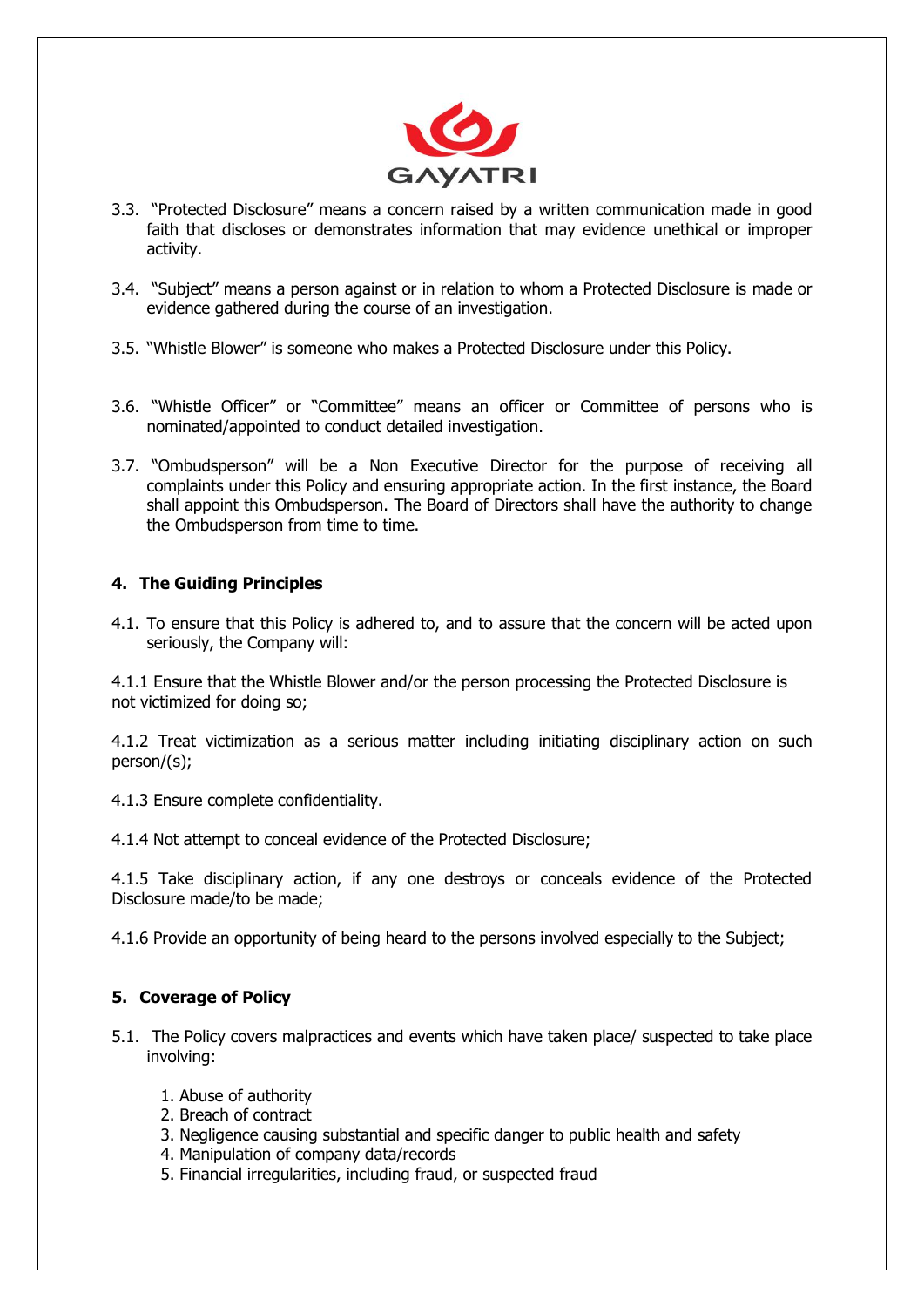

- 6. Criminal offence
- 7. Pilferation of confidential/propriety information
- 8. Deliberate violation of law/regulation
- 9. Wastage/misappropriation of company funds/assets
- 10. Breach of employee Code of Conduct or Rules
- 11. Any other unethical, biased, favoured, imprudent event

It is the duty of all employees to notify the Company if they observe, or learn of, any unethical business conduct or illegal acts including leak or suspected leak of the Unpublished Price Sensitive Information. Trading in the shares of the Company whilst in possession of any Unpublished Price Sensitive Information, except in cases permitted by law, is an offence under the SEBI (Prohibition of Insider Trading) Regulations, 2015

5.2. Policy should not be used in place of the Company grievance procedures or be a route for raising malicious or unfounded allegations against colleagues.

## **6. Disqualifications**

- 6.1. While it will be ensured that genuine Whistle Blowers are accorded complete protection from any kind of unfair treatment as herein set out, any abuse of this protection will warrant disciplinary action.
- 6.2. Protection under this Policy would not mean protection from disciplinary action arising out of false or bogus allegations made by a Whistle Blower knowing it to be false or bogus or with a mala fide intention.
- 6.3. Whistle Blowers, who make any Protected Disclosures, which have been subsequently found to be mala fide, frivolous or malicious, shall be liable to be prosecuted under Company's Code of Conduct.

#### **7. Manner in which concern can be raised**

- 7.1. Employees can make Protected Disclosure to Ombudsperson, as soon as possible but not later than 30 consecutive days after becoming aware of the same.
- 7.2. Whistle Blower must put his/her name to allegations. Concerns expressed anonymously WILL NOT BE investigated.
- 7.3. If initial enquiries by the Ombudsperson indicate that the concern has no basis, or it is not a matter to be investigation pursued under this Policy, it may be dismissed at this stage and the decision is documented.
- 7.4. Where initial enquiries indicate that further investigation is necessary, this will be carried through either by the Ombudsperson alone, or by a Whistle Officer/Committee nominated by the Ombudsperson for this purpose. The investigation would be conducted in a fair manner, as a neutral fact-finding process and without presumption of guilt. A written report of the findings would be made.
- 7.5. Name of the Whistle Blower shall not be disclosed to the Whistle Officer/Committee.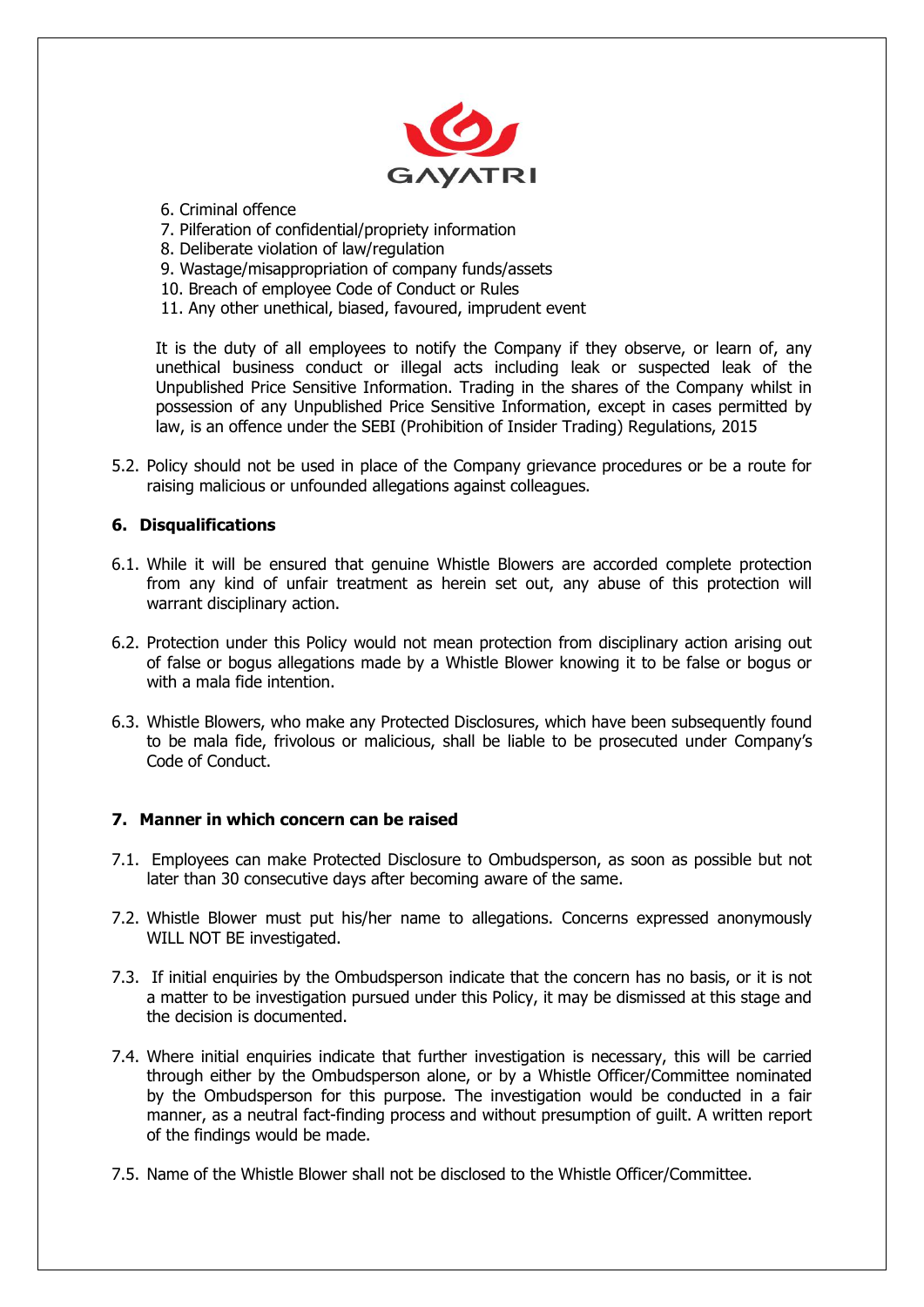

7.6. The Ombudsperson/Whistle Officer/Committee shall:

i) Make a detailed written record of the Protected Disclosure. The record will include:

a) Facts of the matter

b) Whether the same Protected Disclosure was raised previously by anyone, and if so, the outcome thereof;

c) Whether any Protected Disclosure was raised previously against the same Subject;

d) The financial/ otherwise loss which has been incurred / would have been incurred by the Company.

e) Findings of Ombudsperson/Whistle Officer/Committee;

f) The recommendations of the Ombudsperson/Whistle Officer/Committee on disciplinary/other action/(s).

ii) The Whistle Officer/Committee shall finalise and submit the report to the Ombudsperson within 15 days of being nominated/appointed.

- 7.7. On submission of report, the Whistle Officer /Committee shall discuss the matter with Ombudsperson who shall either:
	- i) In case the Protected Disclosure is proved, accept the findings of the Whistle Officer /Committee and take such Disciplinary Action as he may think fit and take preventive measures to avoid reoccurrence of the matter;
	- ii) In case the Protected Disclosure is not proved, extinguish the matter;

Or

- iii) Depending upon the seriousness of the matter, Ombudsperson may refer the matter to the Committee of Directors (Whole-time Directors) with proposed disciplinary action/counter measures. The Committee of Directors, if thinks fit, may further refer the matter to the Audit Committee for necessary action with its proposal. In case the Audit Committee thinks that the matter is too serious, it can further place the matter before the Board with its recommendations. The Board may decide the matter as it deems fit.
- 7.8. In exceptional cases, where the Whistle Blower is not satisfied with the outcome of the investigation and the decision, s/he can make a direct appeal to the Chairman of the Audit Committee.